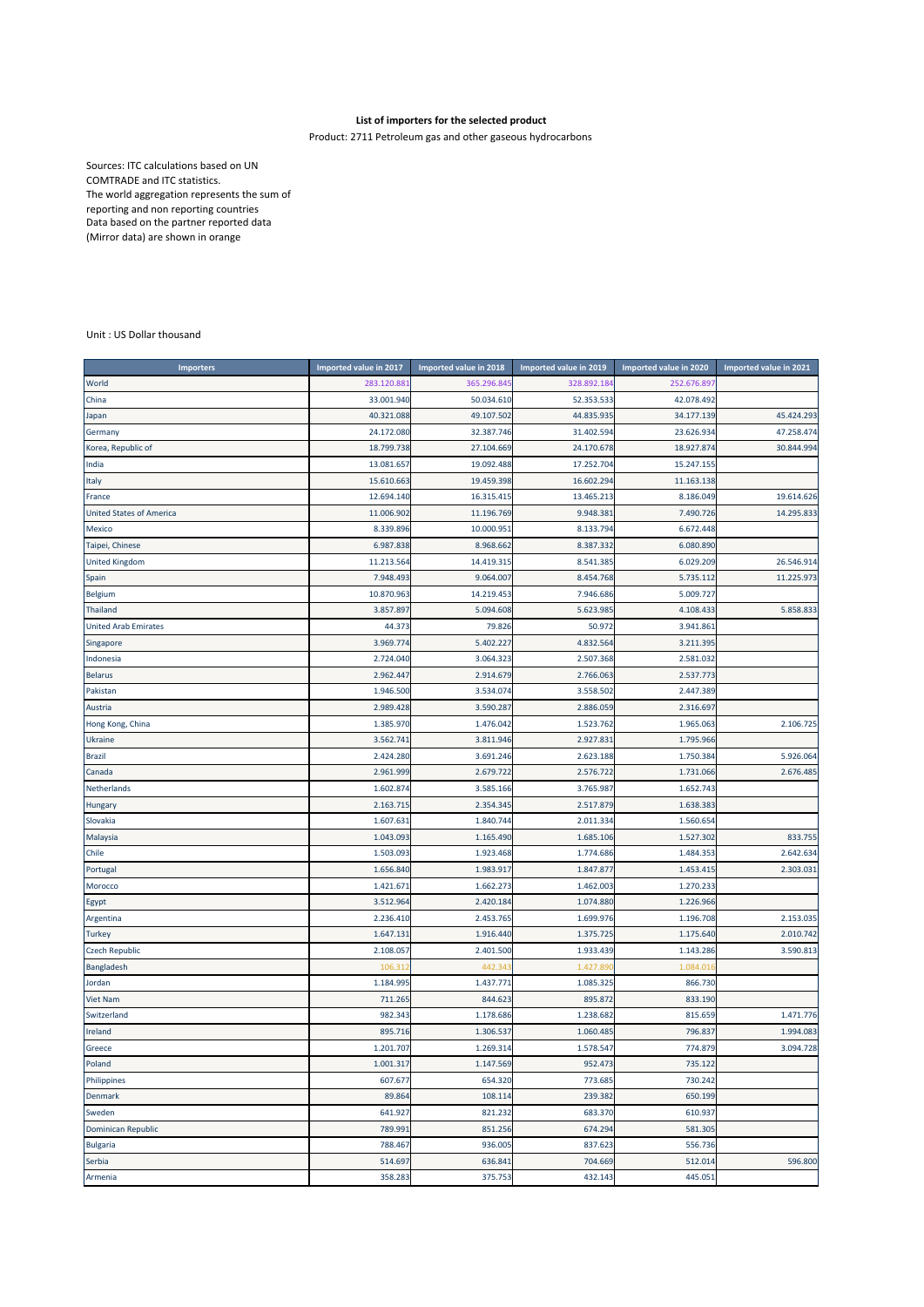| Romania                      | 333.125 | 526.427   | 737.353   | 417.768 |         |
|------------------------------|---------|-----------|-----------|---------|---------|
| Kazakhstan                   | 324.920 | 391.055   | 616.812   | 404.709 |         |
| Lithuania                    | 573.824 | 686.803   | 657.789   | 361.098 | 924.920 |
| South Africa                 | 327.519 | 433.662   | 425.175   | 360.37  | 560.779 |
| Ecuador                      | 470.932 | 531.144   | 385.564   | 359.63  |         |
| Georgia                      | 315.828 | 262.28    | 348.298   | 336.19: | 334.034 |
| Croatia                      | 368.80  | 385.689   | 348.488   | 294.006 |         |
| Sri Lanka                    | 218.297 |           | 244.416   | 276.785 |         |
| <b>Nepal</b>                 | 231.959 | 300.087   | 284.692   | 250.985 |         |
| Guatemala                    | 333.276 | 363.783   | 299.392   | 232.440 |         |
| Israel                       | 338.863 | 343.895   | 349.559   | 232.286 |         |
| Slovenia                     | 366.423 | 314.308   | 339.493   | 221.387 |         |
| <b>El Salvador</b>           | 204.836 | 291.724   | 232.256   | 217.988 |         |
| Tajikistan                   | 161.315 | 177.286   | 205.667   | 195.283 | 249.820 |
| Latvia                       | 469.441 | 524.769   | 322.031   | 194.782 | 799.912 |
| Côte d'Ivoire                | 133.203 | 205.585   | 199.683   | 184.909 |         |
|                              | 131.949 | 170.059   | 140.423   | 177.797 |         |
| Malta                        |         |           |           |         |         |
| Myanmar                      | 15.56   | 29.800    | 41.966    | 156.62  |         |
| Australia                    | 207.242 | 266.034   | 140.687   | 156.238 | 216.243 |
| Peru                         | 110.740 | 208.347   | 139.586   | 148.596 |         |
| Cambodia                     | 99.68   | 142.788   | 160.857   | 146.887 |         |
| Kenya                        | 113.657 | 148.960   | 157.402   | 144.588 |         |
| Jamaica                      | 174.126 | 101.152   | 123.503   | 144.461 |         |
| Oman                         | 50.023  | 17.469    | 50.98     | 133.411 |         |
| Tunisia                      | 827.570 | 1.047.408 | 1.489.619 | 131.13  |         |
| <b>Honduras</b>              | 37.71:  | 49.655    | 31.958    | 129.66  |         |
| Gibraltar                    | 98.20   | 142.36    | 131.53    | 118.75  |         |
| Lebanon                      | 142.697 | 143.350   | 138.389   | 118.068 |         |
| Senegal                      | 86.61   | 108.330   | 92.211    | 115.460 |         |
| Nigeria                      | 720     | 30.620    | 79.413    | 108.612 |         |
| Tanzania, United Republic of | 56.438  | 99.789    | 65.383    | 107.829 |         |
| Finland                      | 132.444 | 162.369   | 119.588   | 101.974 |         |
| Macedonia, North             | 105.16: | 120.27    | 119.547   | 101.72  |         |
| Bosnia and Herzegovina       | 104.583 | 123.676   | 125.767   | 99.418  |         |
| Estonia                      | 128.936 | 154.822   | 131.110   | 89.317  | 222.967 |
| <b>Burkina Faso</b>          | 59.307  | 72.969    | 74.127    | 89.089  |         |
| Colombia                     | 46.274  | 168.263   | 97.536    | 82.190  |         |
| Panama                       | 48.747  | 76.869    | 175.517   | 78.969  |         |
| Palestine, State of          | 113.970 | 115.544   | 79.409    | 75.438  |         |
| Afghanistan                  | 242.089 | 213.556   | 235.979   | 64.676  |         |
| Kyrgyzstan                   | 47.718  | 57.448    | 56.977    | 63.516  |         |
| Algeria                      | 106     | 150.55    | 114.09    | 59.79   |         |
| Costa Rica                   | 83.949  | 90.793    | 67.895    | 57.968  |         |
| Nicaragua                    | 67.818  | 78.403    | 51.488    | 56.273  |         |
| Uzbekistan                   | 45      | 118       | 213       | 50.408  |         |
| Albania                      | 52.167  | 13.506    | 36.801    | 44.196  |         |
| Uruguay                      | 82.576  | 54.164    | 49.603    | 41.477  |         |
| <b>Russian Federation</b>    | 85.012  | 104.376   | 58.855    | 40.988  | 117.910 |
| Dominica                     | 37.27   | 16.06     | 42.242    | 39.57   |         |
| Syrian Arab Republic         | 646     | 27.73     | 47.091    | 36.60   |         |
| Paraguay                     | 44.844  | 53.218    | 40.437    | 36.209  | 58.303  |
| Zimbabwe                     | 26.819  | 43.351    | 36.399    | 36.156  |         |
|                              |         |           |           |         |         |
| Mauritius                    | 84.464  | 103.154   | 87.209    | 35.345  |         |
| Mauritania                   | 31.371  | 36.151    | 41.772    | 29.796  | 47.507  |
| Cyprus                       | 35.439  | 35.482    | 35.649    | 29.369  |         |
| Suriname                     | 100     | 0         | 0         | 24.704  |         |
| Moldova, Republic of         | 34.750  | 38.367    | 28.477    | 24.215  |         |
| Mozambique                   | 34.304  | 31.199    | 47.026    | 19.914  | 40.916  |
| Cameroon                     | 54.244  | 81.641    | 2.342     | 19.80   |         |
| Fiji                         | 25.775  | 27.612    | 24.014    | 19.788  |         |
| Norway                       | 14.987  | 6.834     | 16.168    | 16.774  | 62.406  |
| Ship stores and bunkers      | 12.78   | 22.88     | 14.152    | 16.63   |         |
| Botswana                     | 9.933   | 13.291    | 11.294    | 16.084  |         |
| Mongolia                     | 16.464  | 25.378    | 17.416    | 15.965  |         |
| Guyana                       | 13.036  | 15.959    | 16.722    | 15.616  | 21.574  |
| <b>New Zealand</b>           | 10.364  | 14.694    | 20.517    | 15.096  | 37.800  |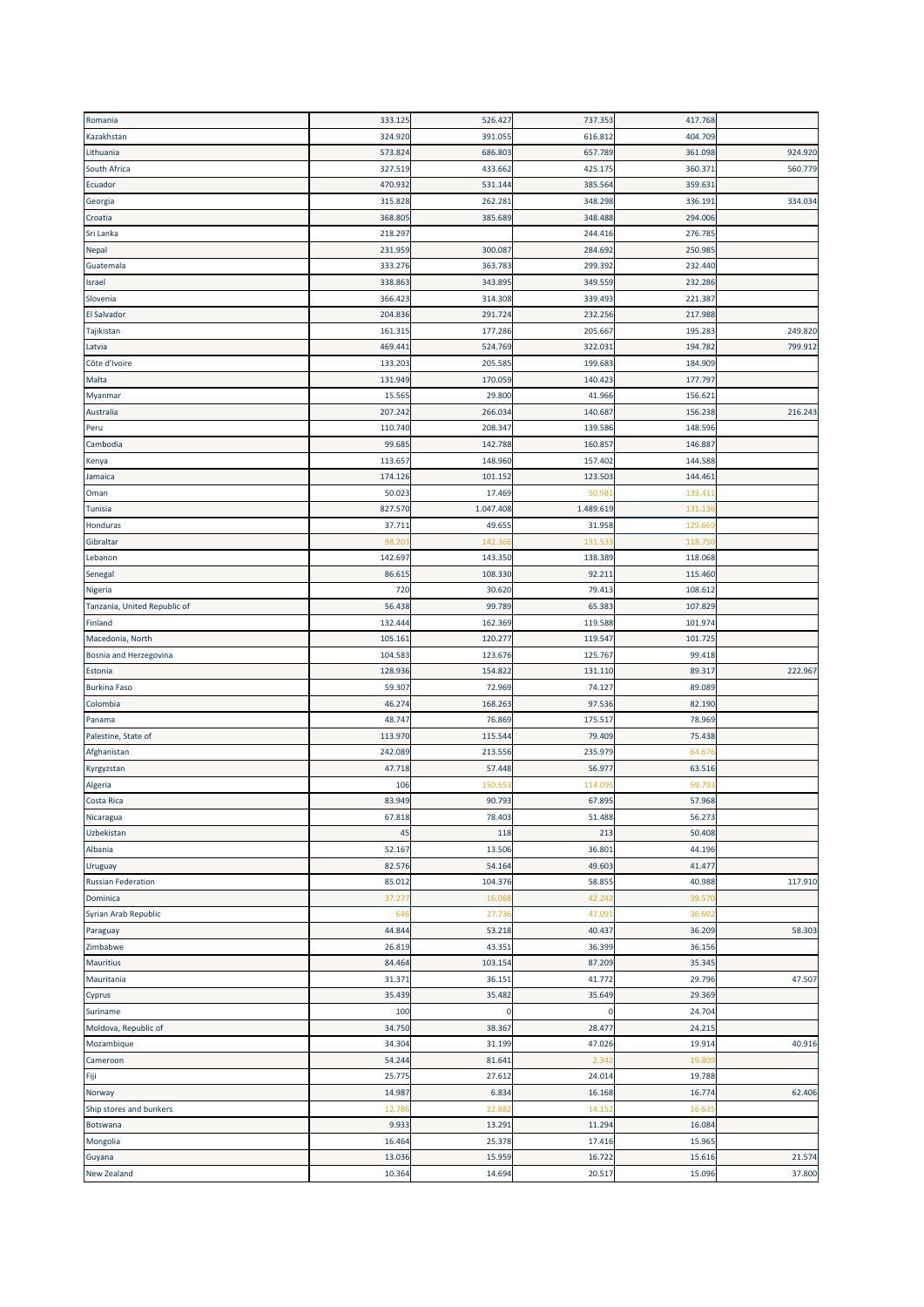| Uganda                                 | 9.905          | 14.242          | 11.601  | 14.485        |        |
|----------------------------------------|----------------|-----------------|---------|---------------|--------|
| Ghana                                  | 31.732         | 21.642          | 14.333  | 13.79         |        |
| Lesotho                                | 14.306         | 8.616           | 11.678  | 13.291        |        |
| Lao People's Democratic Republic       | 10.728         | 12.203          | 15.901  | 12.70         |        |
| <b>Barbados</b>                        | 11.594         | 12.789          | 10.030  | 12.271        |        |
| <b>Belize</b>                          | 17.284         | 20.067          | 16.739  | 12.269        | 19.384 |
| Benin                                  | 23.81          | 17.075          | 52.080  | 11.962        |        |
| Djibouti                               | 2.94           | 1.28            | 6.248   | 11.95         |        |
| Saudi Arabia                           | 2.667          | 2.598           | 4.333   | 10.901        |        |
| Namibia                                | 13.97          | 12.482          | 11.406  | 10.413        |        |
| Somalia                                | 2.07           | 6.84            | 8.18    | 10.38         |        |
| <b>Bahamas</b>                         | 16.039         | 16.312          | 18.008  | 9.746         |        |
| Rwanda                                 | 8.782          | 15.252          | 17.399  | 9.73          |        |
| Ethiopia                               | 8.059          | 12.674          | 7.511   | 8.959         |        |
| French Polynesia                       | 9.066          | 11.315          | 8.592   | 8.870         |        |
|                                        |                |                 | 7.606   |               |        |
| Gabon                                  | 11.69<br>9.756 | 3.89<br>11.026  | 10.043  | 8.33<br>8.242 |        |
| Montenegro                             |                |                 |         |               |        |
| Macao, China                           |                | 37.508          | 10.198  | 8.083         |        |
| Madagascar                             | 9.619          | 11.881          | 10.395  | 7.41          | 13.562 |
| United States Minor Outlying Islands   | 3.83           | 3.50            | 3.075   | 7.34          |        |
| Saint Lucia                            | 8.662          | 11.474          | 10.163  | 7.179         |        |
| Maldives                               | 9.901          | 11.730          | 12.124  | 7.122         |        |
| <b>Western Sahara</b>                  |                |                 | 12.781  | 6.95          |        |
| Cabo Verde                             | 6.703          | 8.427           | 6.846   | 5.866         |        |
| Azerbaijan                             | 69.857         | 340.781         | 226.035 | 5.728         |        |
| Eswatini                               | 4.215          | 5.056           | 5.108   | 4.845         |        |
| Luxembourg                             | 5.982          | 6.855           | 5.469   | 4.316         |        |
| Haiti                                  | 12.704         | 37 <sub>2</sub> | 1.55    | 4.163         |        |
| <b>Bhutan</b>                          | 55             |                 | 1.90    | 3.93          |        |
| Saint Vincent and the Grenadines       | 4.043          | 4.729           | 3.487   | 3.761         |        |
| Cayman Islands                         | 1.51           | 13.62           | 7.68    | 3.56          |        |
| Yemen                                  | 1.44           | 13              |         | 3.46          |        |
| Grenada                                | 4.467          | 7.303           | 4.91    | 3.467         |        |
| Zambia                                 | 1.337          | 1.400           | 1.257   | 3.164         |        |
| Mali                                   | 13.788         | 20.924          | 17.635  | 3.06          |        |
| Samoa                                  | 2.406          | 3.119           | 2.823   | 2.856         |        |
| Seychelles                             | 6.068          | 2.452           | 1.218   | 2.245         |        |
| Solomon Islands                        | 3.663          | 6.768           | 1.850   | 1.99          |        |
| Andorra                                | 1.970          | 2.334           | 2.481   | 1.968         |        |
| Iceland                                | 1.901          | 2.341           | 2.118   | 1.736         |        |
| Marshall Islands                       | 1.19           | 86              | 2.77    | 1.70          |        |
| Korea, Democratic People's Republic of | 6.14           | 5.319           | 5.88    | 1.53          |        |
| Free Zones                             | 3.723          | 5.084           | 2.336   | 1.438         |        |
| Malawi                                 | 1.141          | 1.504           | 1.272   | 1.287         |        |
| Bermuda                                | 2.464          | 3.216           | 1.561   | 1.258         |        |
| Guinea                                 | 545            | 559             | 644     | 1.21          |        |
| Micronesia, Federated States of        | 594            | 1.027           | 1.251   | 1.099         |        |
| Congo, Democratic Republic of the      | 301            | 222             | 558     | 895           |        |
| Sudan                                  | 181            | 66.690          | 3.248   | 831           |        |
| Saint Kitts and Nevis                  | 165            | 2.440           | 1.216   | 811           |        |
| <b>Turks and Caicos Islands</b>        | 1.11           | 1.59            | 1.690   | 770           |        |
| Gambia                                 | 369            | 192             |         |               |        |
|                                        |                |                 | 319     | 731           |        |
| <b>New Caledonia</b>                   | 16.38          | 17.33           | 4.483   | 725           |        |
| Qatar                                  | 751            | 602             | 436     | 707           |        |
| Palau                                  | 1.253          | 1.235           | 789     | 684           |        |
| Sierra Leone                           | 496            | 2.173           | 18      | 665           |        |
| Kiribati                               | 555            | 408             |         | 659           |        |
| Niger                                  | 115            | 1.186           | 1.595   | 655           |        |
| Northern Mariana Islands               | 303            | 120             | 326     | 541           |        |
| Cook Islands                           | 473            | 619             | 655     | 495           |        |
| Kuwait                                 | 310            | 251             | 282     | 493           |        |
| Vanuatu                                | 747            | 2.061           | 2.600   | 392           |        |
| Comoros                                | 285            | 315             | 306     | 385           |        |
| Timor-Leste                            | 1.051          | 621             | 555     | 384           |        |
| Angola                                 | 1.680          | 880             | 1.013   | 359           |        |
| Nauru                                  | 295            | 255             | 295     | 354           |        |